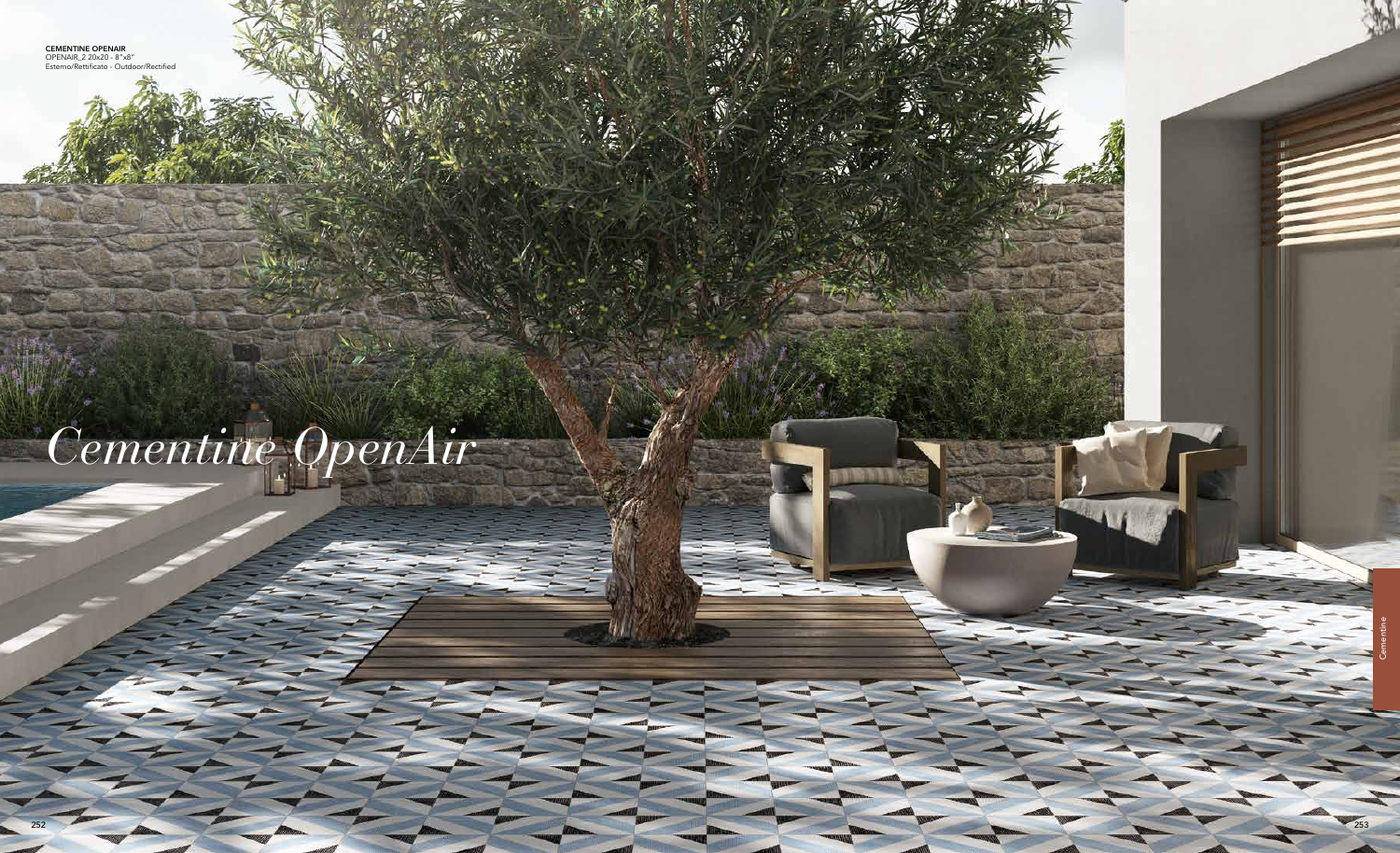Collection



GRES PORCELLANATO BODY-COLOR

254

CEMENTINE OPENAIR OPENAIR\_6 20x20 - 8"x8" Esterno/Rettificato - Outdoor/Rectified

> 20x20 - 8"x8"  $\sqrt{20}$

**Esterno/Rettificato**<br>Outdoor/Rectified<br>Aussenbereich/Rektifiziert<br>Exterieur/Rectifié













ELEMENTO BORDO EDGE COVER 10 mm

ELEMENTO GRIGLIA GRID ELEMENT



ELEMENTO ANGOLO GRIGLIA GRID ANGLE ELEMENT 20 mm

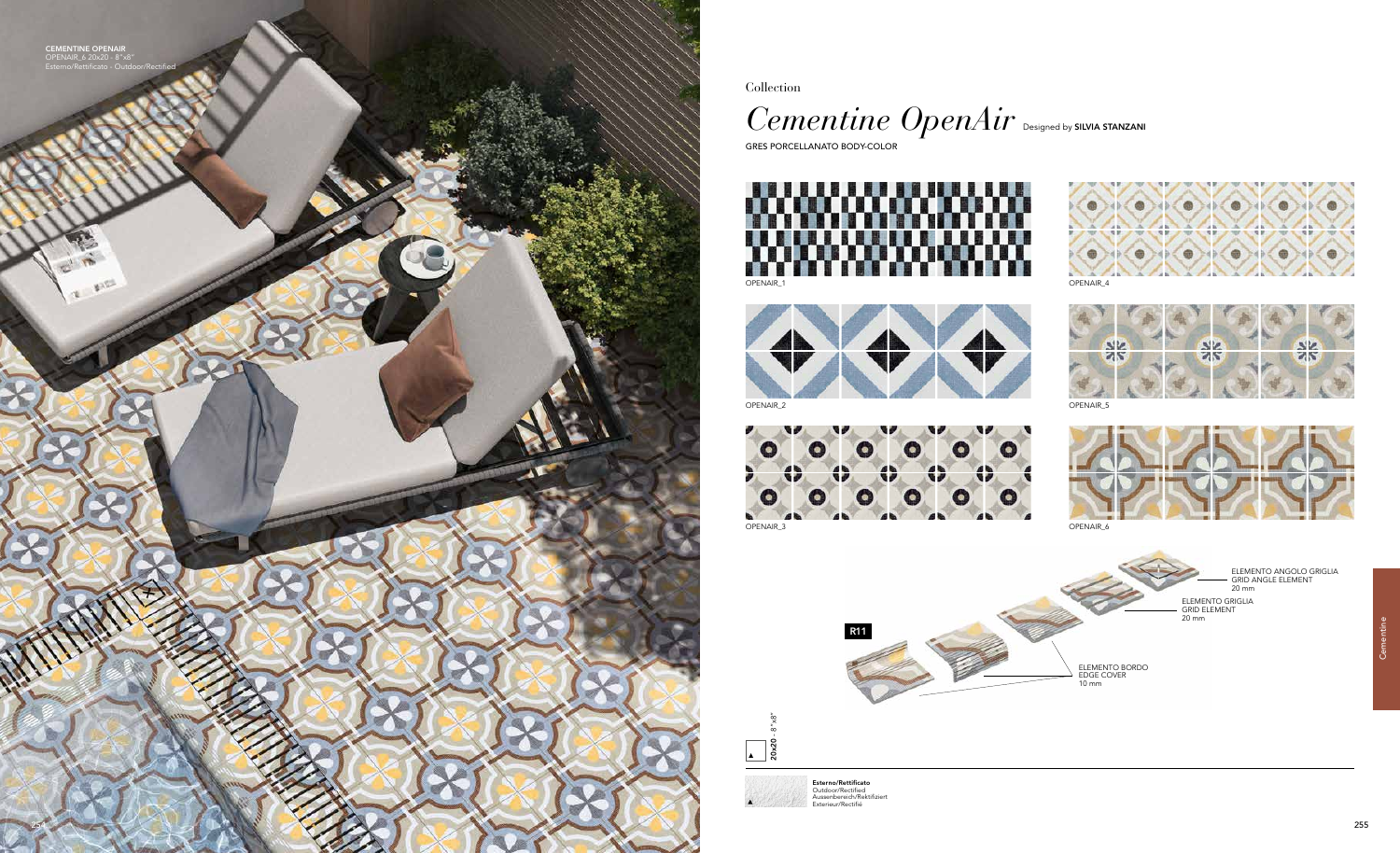## CEMENTINE OPENAIR Designed by SILVIA STANZANI GRES PORCELLANATO BODY-COLOR

Formato Articolo Size Item Format Artikel Format Article Open\_5<br>Lato A-B 36 20x20 - 8"x8" Elemento Bordo - Edge Cover - Rand - Bord Open\_5<br>Lato C-D  $N$ 20x20 - 8"x8" Elemento Bordo - Edge Cover - Rand - Bord Open\_6<br>Lato A-B  $20x20 - 8"x8"$ Elemento Bordo - Edge Cover - Rand - Bord Open\_6<br>Lato C-D  $20x20 - 8"x8"$ Elemento Bordo - Edge Cover - Rand - Bord  $20 \times 20 - 8 \times 8 \times 8$ Open\_1<br>Lato A Elemento Griglia - Grid Element Gitterelement - Élément grille **MIL** Open\_1<br>Lato B **20x20** - 8″x8″<br>**Elemento Griglia -** Grid Element Gitterelement - Élément grille Open\_2<br>Lato A **20x20** - 8″x8″<br>**Elemento Griglia -** Grid Element Gitterelement - Élément grille Open\_2<br>Lato B  $\mathbb{Z}$ 20x20 - 8"x8" Elemento Griglia - Grid Element Gitterelement - Élément grille 93 Open\_2<br>Lato C  $20x20 - 8"x8"$ Elemento Griglia - Grid Element Gitterelement - Élément grille  $20x20 - 8"x8"$ Open\_2<br>Lato D

|                                                                                                                                                                                                                                                                                                                                                         |                                                |                                                                                                                     | Scatole                      |                                                               |                                       |                                                   |                                          |                      |                                              |
|---------------------------------------------------------------------------------------------------------------------------------------------------------------------------------------------------------------------------------------------------------------------------------------------------------------------------------------------------------|------------------------------------------------|---------------------------------------------------------------------------------------------------------------------|------------------------------|---------------------------------------------------------------|---------------------------------------|---------------------------------------------------|------------------------------------------|----------------------|----------------------------------------------|
| Formato<br>Size<br>Format<br>Format                                                                                                                                                                                                                                                                                                                     | Articolo<br><b>Item</b><br>Artikel<br>Article  | Esterno/Rettificato<br>Outdoor/Rectified<br>Aussenbereich/Rektifiziert<br>Exterieur/Rectifie                        | PZ/SC<br>Pcs/Box<br>Stck/Ktn | MQ/SC<br>Sqm/Box<br>Qm/Ktn<br>Pcs/Boîte M <sup>2</sup> /Boîte | KG/SC<br>Kg/Box<br>Kg/Ktn<br>Kg/Boîte | <b>COLLI</b><br>Boxes<br>Kartons<br><b>Boîtes</b> | <b>MQ</b><br>Sqm<br>Qm<br>M <sup>2</sup> | ΚG<br>Кg<br>Кg<br>Кg | Spessore<br>Thickness<br>Stärke<br>Epaisseur |
| 20x20 - 8"x8"<br>6 soggetti assortiti                                                                                                                                                                                                                                                                                                                   | Open_1                                         | <b>CMO20D1</b>                                                                                                      | 27                           | 1,08                                                          | 22,5                                  | 68                                                | 73,44                                    | 1540                 | $10 \, \text{mm}$                            |
| Non è garantito un numero minimo di soggetti differenti all'interno di una scatola. - Minimum number of assorted patterns in each box not quaranteed. - Eine Mindestan-<br>zahl von unterschiedlichen Subjekten in einer Schachtel kann nicht garantiert werden. - Une quantité minimum de sujets différents dans une même boîte ne peut être garantie. |                                                |                                                                                                                     |                              |                                                               |                                       |                                                   |                                          |                      |                                              |
| 20x20 - 8"x8"                                                                                                                                                                                                                                                                                                                                           | Open_2<br>Open_3<br>Open_4<br>Open_5<br>Open_6 | <b>CMO20D2</b><br>CMO <sub>20</sub> D <sub>3</sub><br><b>CMO20D4</b><br>CMO <sub>20</sub> D <sub>5</sub><br>CMO20D6 | 27                           | 1,08                                                          | 22,5                                  | 68                                                | 73,44                                    | 1540                 | $10 \, \text{mm}$                            |
| ▌▌▌<br>20x20 - 8"x8"<br>Elemento Bordo - Edge Cover - Rand - Bord                                                                                                                                                                                                                                                                                       | Open_1<br>Lato A                               | CMO1BOA                                                                                                             | 12                           | MI. 2,4                                                       | 10                                    |                                                   |                                          |                      | $10 \, \text{mm}$                            |
| 20x20 - 8"x8"<br>Elemento Bordo - Edge Cover - Rand - Bord                                                                                                                                                                                                                                                                                              | Open_1<br>Lato B                               | CMO1BOB                                                                                                             | 12                           | MI. 2,4                                                       | 10                                    |                                                   |                                          |                      | $10 \, \text{mm}$                            |
| 20x20 - 8"x8"<br>Elemento Bordo - Edge Cover - Rand - Bord                                                                                                                                                                                                                                                                                              | Open_2<br>Lato A                               | CMO2BOA                                                                                                             | 12                           | MI. 2,4                                                       | 10                                    |                                                   |                                          |                      | $10 \, \text{mm}$                            |
| 20x20 - 8"x8"<br>Elemento Bordo - Edge Cover - Rand - Bord                                                                                                                                                                                                                                                                                              | Open_2<br>Lato B                               | CMO2BOB                                                                                                             | 12                           | MI. 2,4                                                       | 10                                    |                                                   |                                          |                      | $10 \text{ mm}$                              |
| 20x20 - 8"x8"<br>Elemento Bordo - Edge Cover - Rand - Bord                                                                                                                                                                                                                                                                                              | Open_2<br>Lato C                               | CMO2BOC                                                                                                             | 12                           | Ml. 2,4                                                       | 10                                    |                                                   |                                          |                      | $10 \, \text{mm}$                            |
| 20x20 - 8"x8"<br>Elemento Bordo - Edge Cover - Rand - Bord                                                                                                                                                                                                                                                                                              | Open_2<br>Lato D                               | CMO2BOD                                                                                                             | 12                           | Ml. 2,4                                                       | 10                                    |                                                   |                                          |                      | $10 \, \text{mm}$                            |
| 20x20 - 8"x8"<br>Elemento Bordo - Edge Cover - Rand - Bord                                                                                                                                                                                                                                                                                              | Open_3                                         | CMO3BO                                                                                                              | 12                           | Ml. 2,4                                                       | 10                                    |                                                   |                                          |                      | $10 \, \text{mm}$                            |
| 20x20 - 8"x8"<br>Elemento Bordo - Edge Cover - Rand - Bord                                                                                                                                                                                                                                                                                              | Open_4                                         | CMO4BO                                                                                                              | 12                           | MI. 2,4                                                       | 10                                    |                                                   |                                          |                      | $10 \, \text{mm}$                            |

| Articolo<br>ltem<br>Artikel<br>Article | Esterno/Rettificato<br>Outdoor/Rectified<br>Aussenbereich/Rektifiziert<br>Exterieur/Rectifie | PZ/SC<br>Pcs/Box<br>Stck/Ktn<br>Pcs/Boîte M <sup>2</sup> /Boîte | Scatole<br>MQ/SC<br>Sqm/Box<br>Qm/Ktn | KG/SC<br>Kg/Box<br>Kg/Ktn<br>Kg/Boîte | <b>COLLI</b><br>Boxes<br>Kartons<br>Boîtes | Pallet<br>MO<br>Sqm<br>Qm<br>M <sup>2</sup> | КG<br>Kg<br>Кg<br>Кg | Spessore<br>Thickness<br>Stärke<br>Epaisseur |
|----------------------------------------|----------------------------------------------------------------------------------------------|-----------------------------------------------------------------|---------------------------------------|---------------------------------------|--------------------------------------------|---------------------------------------------|----------------------|----------------------------------------------|
| Open_5<br>Lato A-B                     | CMO5BOA                                                                                      | Cp 6                                                            | Ml. 2,4                               | 10                                    |                                            |                                             |                      | <b>10 mm</b>                                 |
| Open_5<br>Lato C-D                     | CMO5BOC                                                                                      | Cp 6                                                            | Ml. 2,4                               | 10                                    |                                            |                                             |                      | 10 mm                                        |
| Open_6<br>Lato A-B                     | CMO6BOA                                                                                      | Cp 6                                                            | Ml. 2,4                               | 10                                    |                                            |                                             |                      | $10 \, \text{mm}$                            |
| Open_6<br>Lato C-D                     | CMO6BOC                                                                                      | Cp 6                                                            | Ml. 2,4                               | 10                                    |                                            |                                             |                      | $10 \, \text{mm}$                            |
| $Open_1$<br>Lato A                     | CMO1GRA                                                                                      | 6                                                               | Ml. 1,2                               | 10                                    |                                            |                                             |                      | 20 mm                                        |
| Open_1<br>Lato B                       | CMO1GRB                                                                                      | 6                                                               | Ml. 1,2                               | 10                                    |                                            |                                             |                      | 20 mm                                        |
| Open_2<br>Lato A                       | CMO2GRA                                                                                      | 6                                                               | Ml. 1,2                               | 10                                    |                                            |                                             |                      | 20 mm                                        |
| Open_2<br>Lato B                       | CMO2GRB                                                                                      | 6                                                               | Ml. 1,2 10                            |                                       |                                            |                                             |                      | 20 mm                                        |
| Open_2<br>Lato C                       | CMO2GRC                                                                                      | 6                                                               | Ml. 1,2 10                            |                                       |                                            |                                             |                      | 20 mm                                        |
| Open_2<br>Lato D                       | CMO2GRC                                                                                      | 6                                                               | Ml. 1,2 10                            |                                       |                                            |                                             |                      | 20 mm                                        |

Elemento Griglia - Grid Element Gitterelement - Élément grille